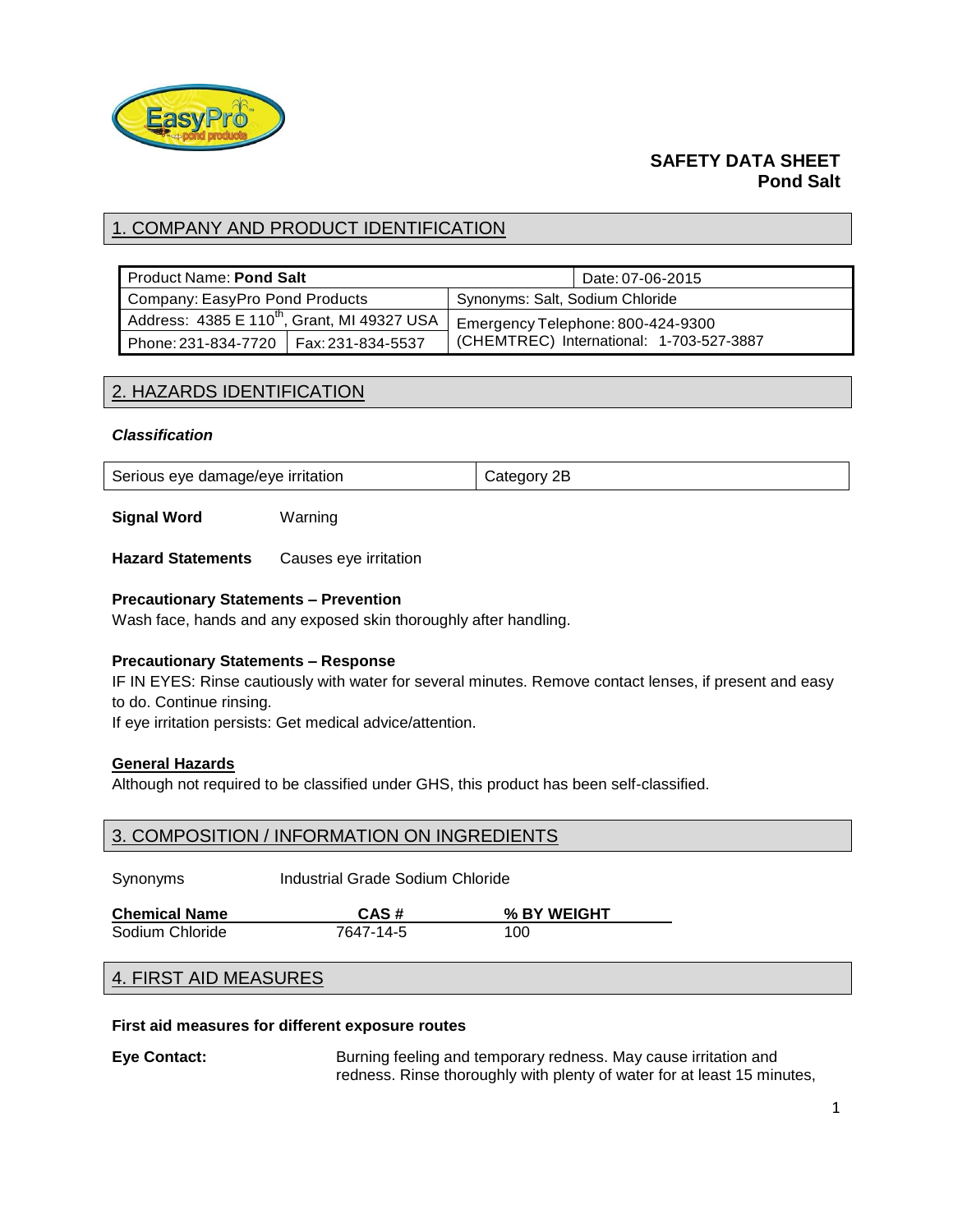|                                                                                           | lifting lower and upper eyelids. Consult a physician. If symptoms persist,<br>call a physician.                                                 |  |  |  |
|-------------------------------------------------------------------------------------------|-------------------------------------------------------------------------------------------------------------------------------------------------|--|--|--|
| <b>Skin Contact:</b>                                                                      | May cause dryness to skin. Wash off immediately with plenty of water for<br>at least 15 minutes. If skin irritation persists, call a physician. |  |  |  |
| Inhalation:                                                                               | Move to fresh air. Irritating to mucous membranes. May cause throat<br>irritation. If symptoms persist, call a physician.                       |  |  |  |
| Ingestion:                                                                                | Drink plenty of water. Rinse mouth with water. If symptoms persist, call a<br>physician. Not intended for human or animal consumption.          |  |  |  |
| <b>Protection of First-aiders:</b>                                                        | Use personal protective equipment                                                                                                               |  |  |  |
| Most important symptoms and effects, both acute and delayed                               |                                                                                                                                                 |  |  |  |
| <b>Main Symptoms:</b>                                                                     | No information available.                                                                                                                       |  |  |  |
| Indication of any immediate medical attention and special treatment needed, if necessary. |                                                                                                                                                 |  |  |  |
| <b>Notes to Physician:</b>                                                                | Keep patient under observation. Treat symptomatically.                                                                                          |  |  |  |

## 5. FIRE FIGHTING MEASURES

### **Suitable Extinguishing Media:**

Material is non-flammable. Use extinguishing measures that are appropriate to local circumstances and the surrounding environment.

#### **Unsuitable Extinguishing Media:**

CAUTION: Use of water spray when fighting fire may be inefficient.

#### **Specific Hazards Arising from the Chemical**

No information is available.

#### **Hazardous Combustion Products**

Carbon monoxide. Carbon Dioxide.

### **Explosion Data**

**Sensitivity to Mechanical Impact** None. **Sensitivity to Static Discharge Mone.** 

### **Protective Equipment and Precautions for Firefighters**

As in any fire, wear self-contained breathing apparatus, pressure-demand, MSHA/NIOSH (approved or equivalent) and full protective gear.

## 6. ACCIDENTAL RELEASE MEASURES

| <b>Personal precautions:</b>      | Use personal protective equipment. Avoid dust formation. Avoid contact<br>with skin and eyes                                                                                                                               |  |  |
|-----------------------------------|----------------------------------------------------------------------------------------------------------------------------------------------------------------------------------------------------------------------------|--|--|
| <b>Other Information:</b>         | See Section 12 for additional information.                                                                                                                                                                                 |  |  |
| <b>Environmental precautions:</b> | See Section 12 for additional Ecological Information.                                                                                                                                                                      |  |  |
| Clean up methods:                 | Prevent further leakage or spillage if safe to do so. Avoid generation and<br>spreading of dust. Use personal protective equipment. Cover powder<br>spill with plastic sheet or tarp to minimize spreading and keep powder |  |  |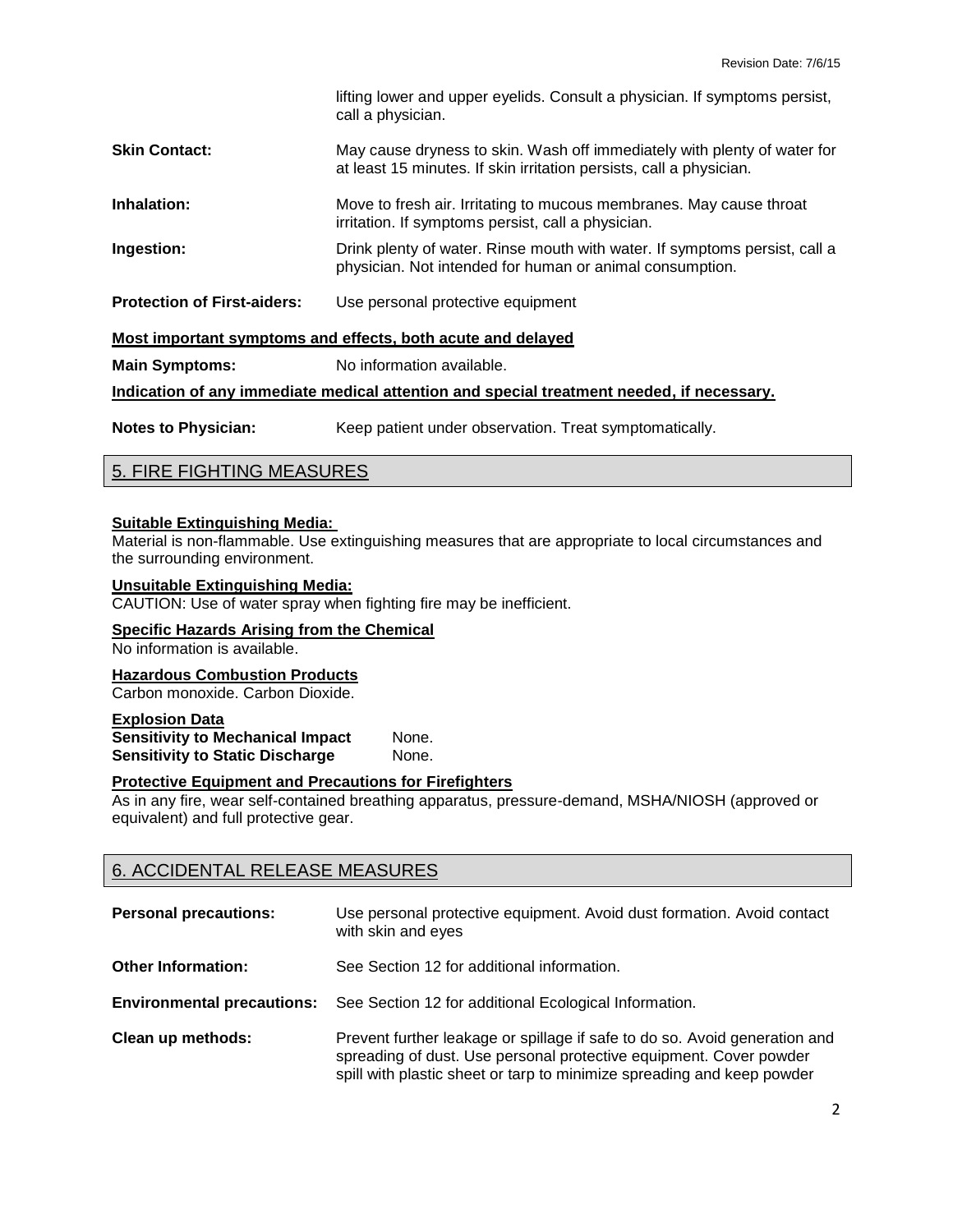dry. Take up mechanically and collect in suitable container for disposal. Avoid dust formation. Clean contaminated surface thoroughly.

# 7. HANDLING AND STORAGE

| Advice on safe handling: | Wear personal protective equipment. Avoid contact with skin, eyes and<br>clothing. Avoid dust formation. Do not ingest. |
|--------------------------|-------------------------------------------------------------------------------------------------------------------------|
| Storage:                 | Keep containers tightly closed in a dry, cool and well-ventilated place.                                                |
| Incompatibles:           | Bromine Trifluoride, Lithium.                                                                                           |

# 8. EXPOSURE CONTROLS / PERSONAL PROTECTION

| <b>Exposure Guidelines:</b>      | Treat as a nuisance dust.                                                                                                                                                                                                                                                                                                                    |  |
|----------------------------------|----------------------------------------------------------------------------------------------------------------------------------------------------------------------------------------------------------------------------------------------------------------------------------------------------------------------------------------------|--|
| <b>Engineering measures:</b>     | Showers, Eyewash stations, Ventilation systems. Ensure adequate<br>ventilation to remove vapors, fumes, dust, etc. Where reasonably<br>practicable this should be achieved by the use of local exhaust<br>ventilation and good general extraction. Ensure that eyewash stations<br>and safety showers are close to the workstation location. |  |
| <b>Eye/Face Protection:</b>      | Safety glasses with side-shields or tightly fitting safety goggles for dusty<br>conditions.                                                                                                                                                                                                                                                  |  |
| <b>Skin and Body Protection:</b> | Wear impervious protective clothing, including boots, gloves, lab coat,<br>apron or coveralls, as appropriate, to prevent skin contact. Wear latex or<br>Nitrile gloves.                                                                                                                                                                     |  |
| <b>Respiratory Protection:</b>   | Effective dust mask. If exposure limits are exceeded or irritation is<br>experienced, NIOSH/MSHA approved respiratory protection should be<br>worn. Respiratory protection must be provided in accordance with<br>current local regulations.                                                                                                 |  |
| <b>Hygiene Measures:</b>         | Handle in accordance with good industrial hygiene and safety practice.<br>Wash hands and face before breaks and immediately after handling the<br>product. Do not eat, drink or smoke when using this product. Remove<br>and wash contaminated clothing and gloves, including the inside, before<br>re-use.                                  |  |

# 9. PHYSICAL AND CHEMICAL PROPERTIES

| <b>Physical State:</b>          | Solid.                    |
|---------------------------------|---------------------------|
| Appearance:                     | White, crystalline.       |
| Odor:                           | Odorless.                 |
| Odor threshold:                 | No information available. |
| pH:                             | No information available. |
| <b>Melting/Freezing Point:</b>  | 800 °C / 1472 °F.         |
| <b>Boiling Point:</b>           | 1413 °C / 2575 °F.        |
| <b>Flash Point:</b>             | No information available. |
| <b>Evaporation Rate:</b>        | N/A                       |
| Flammability (solid, gas):      | No information available. |
| <b>Upper/Lower Flammability</b> |                           |
| Limits:                         | No data available.        |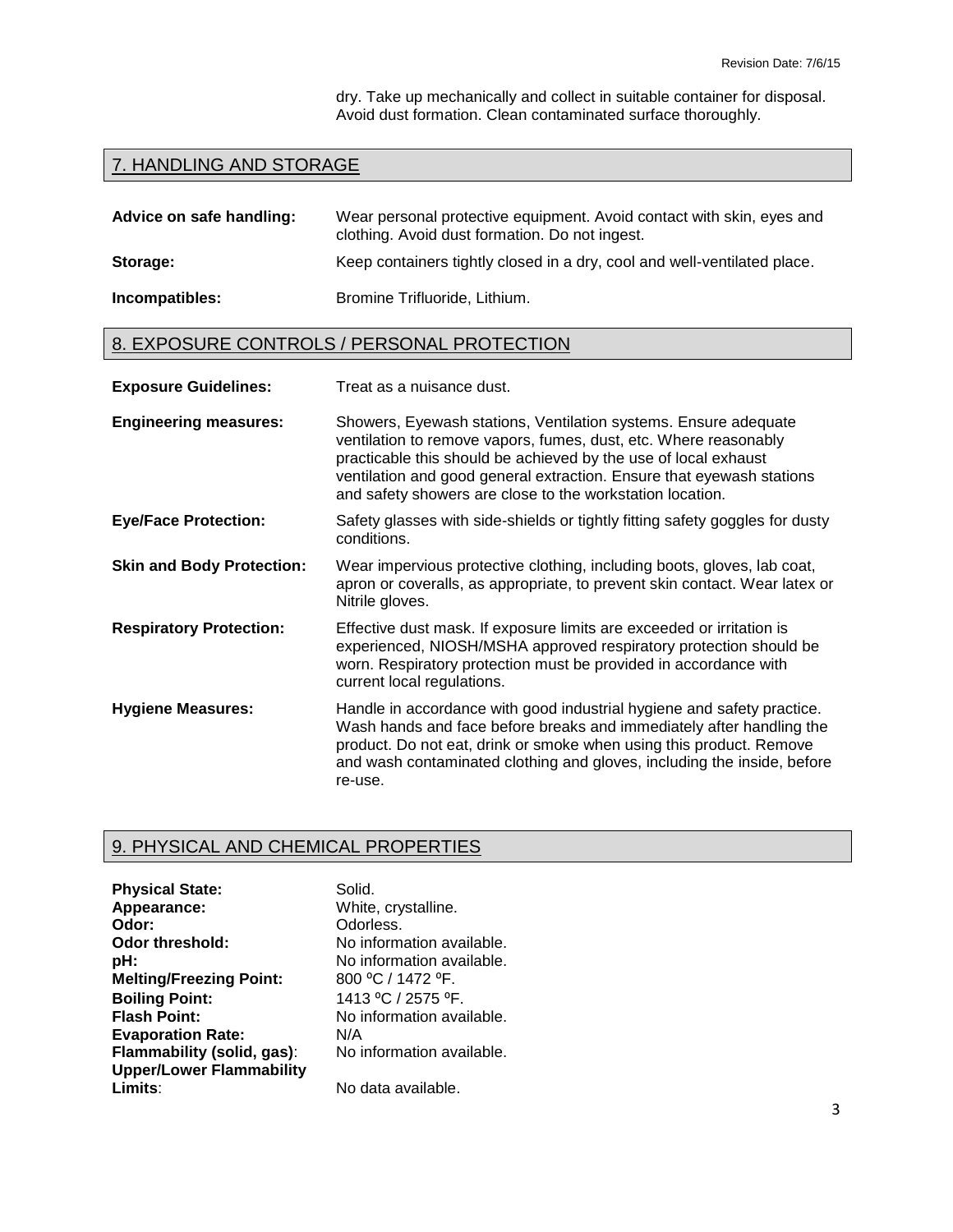| Vapor Pressure:                                      | 1 MM@ 855 deg.                         |
|------------------------------------------------------|----------------------------------------|
| <b>Vapor Density:</b>                                | N/A                                    |
| <b>Specific Gravity:</b>                             | 2.165                                  |
| <b>Water solubility:</b>                             | Appreciable (26.43 % by weight at 20C) |
| Solubility in other solvents:                        | No information available.              |
| <b>Partition coefficient:</b>                        |                                        |
| n-octanal/water                                      | No information available.              |
| <b>Autoignition Temperature:</b>                     | No information available.              |
| Decomposition Temperature: No information available. |                                        |
| <b>Viscosity, kinematic:</b>                         | No information available.              |
| Viscosity, dynamic:                                  | No information available.              |
| <b>Explosive Properties:</b>                         | No information available.              |
| <b>Oxidizing Properties:</b>                         | No information available.              |

# 10. STABILITY AND REACTIVTY

| <b>Reactivity:</b>                                                       | No data available.                                                                                                     |  |
|--------------------------------------------------------------------------|------------------------------------------------------------------------------------------------------------------------|--|
| Stability:                                                               | Stable under normal conditions.                                                                                        |  |
| <b>Possibility of Hazardous Reactions:</b> None under normal processing. |                                                                                                                        |  |
| <b>Hazardous Polymerization:</b>                                         | Does not occur.                                                                                                        |  |
| <b>Conditions to avoid:</b>                                              | No information available.                                                                                              |  |
| Incompatibilities:                                                       | Bromine Trifluoride, Lithium.                                                                                          |  |
|                                                                          | Hazardous decomposition products: When heated to decomposition (above 1413 C) may emit toxic<br>fumes of Na2O and CI2. |  |

## 11. TOXICOLOGICAL INFORMATION

### **Information on likely routes of exposure**

| <b>Eye Contact</b><br><b>Skin Contact</b><br><b>Inhalation</b><br>Ingestion | May cause irritation.<br>diarrhea. | Irritating to skin. Prolonged contact may cause redness and irritation.<br>May cause irritation of respiratory tract. Inhalation of dust in high<br>concentration may cause irritation of respiratory system.<br>Ingestion may cause gastrointestinal irritation, nausea, vomiting and |   |
|-----------------------------------------------------------------------------|------------------------------------|----------------------------------------------------------------------------------------------------------------------------------------------------------------------------------------------------------------------------------------------------------------------------------------|---|
|                                                                             | -----                              |                                                                                                                                                                                                                                                                                        | . |

| <b>Chemical Name</b>         | LD50 Oral        | <b>LD50 Dermal</b> | <b>LC</b> Inhalation |
|------------------------------|------------------|--------------------|----------------------|
| Sodium Chloride<br>7647-14-5 | $=$ 3 g/kg (Rat) | = 10 g/kg (Rabbit) | $>42$ g/m3 (Rat) 1 h |

## **Information on toxicological effects**

**Symptoms** No information available.

## **Delayed and immediate effects as well as chronic effects from short and long-term exposure**

| <b>Sensitization</b>     | No information available.                                  |
|--------------------------|------------------------------------------------------------|
| <b>Mutagenic Effects</b> | No information available                                   |
| Carcinogenicity          | There are no known carcinogenic chemicals in this product. |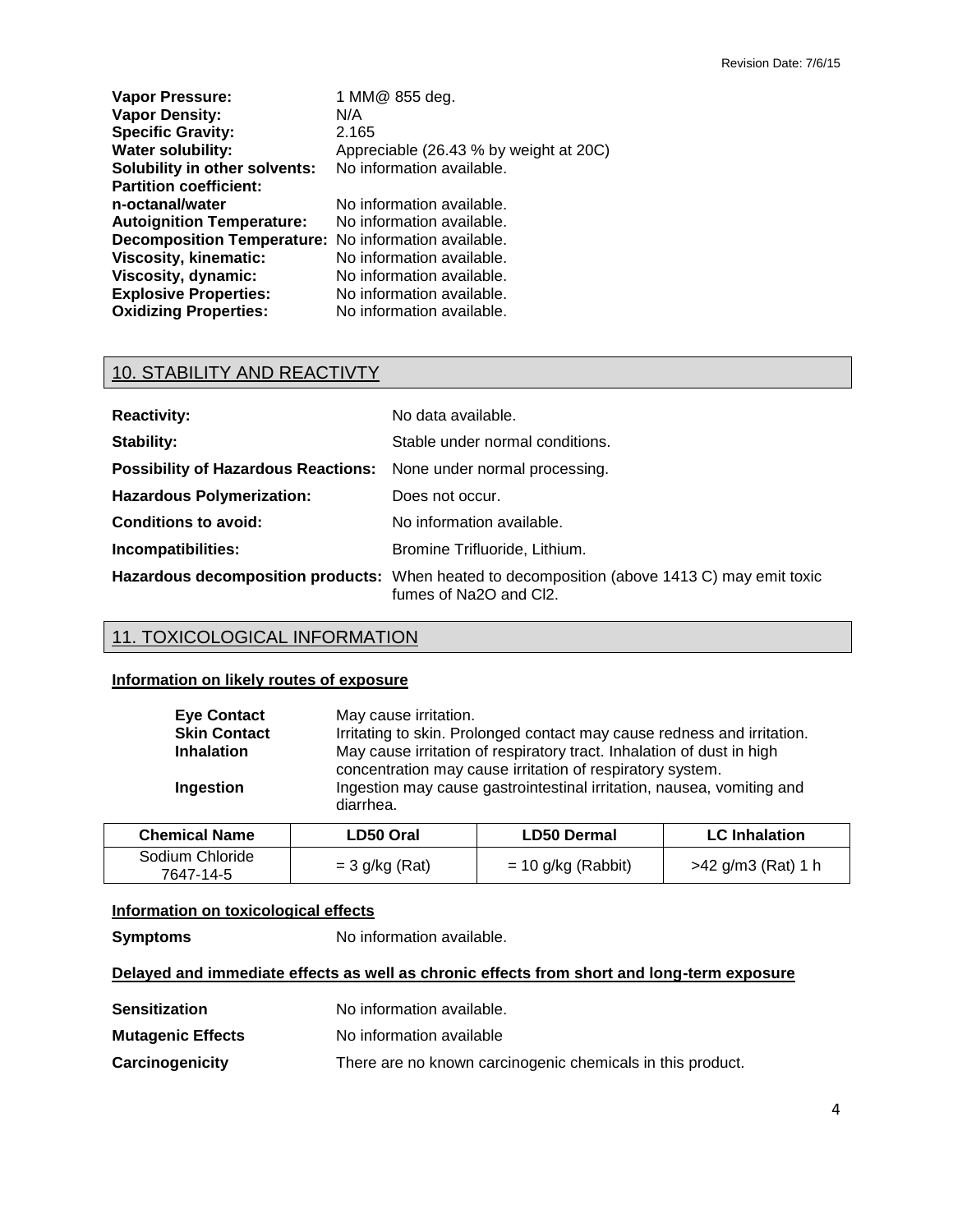| <b>Reproductive Toxicity</b>   | No information available                 |
|--------------------------------|------------------------------------------|
| STOT – single exposure         | No information available                 |
| STOT – repeated exposure       | No information available                 |
| <b>Target Organ Effects</b>    | Skin, Eyes, Gastrointestinal tract (GI). |
| <b>Aspiration Hazard</b>       | No information available                 |
| Numerical mecanica of Taylelfy |                                          |

**Numerical measures of Toxicity**

**The following values are calculated based on chapter 3.1 of the GHS document, mg/kg.**

| LD50 Oral (mg/kg)<br>3000 mg/kg (rat) Estimated |
|-------------------------------------------------|
|                                                 |

**LD50 Dermal** 10000 mg/kg (rat) Estimated

LC50 Inhalation (DUST) 17572 mg/l (mist) (dust) mg/m<sup>3</sup> 4 hour Estimated

## 12. ECOLOGICAL INFORMATION

### **Eco-toxicity:**

0% of the mixture consists of component(s) of unknown hazards to the aquatic environment

| <b>Chemical Name</b>         | Toxicity to<br>Algae | Toxicity to fish                                                                                                                                                                                                                                                                                                                                                            | Toxicity to daphnia and other<br>aquatic invertebrates                                         |
|------------------------------|----------------------|-----------------------------------------------------------------------------------------------------------------------------------------------------------------------------------------------------------------------------------------------------------------------------------------------------------------------------------------------------------------------------|------------------------------------------------------------------------------------------------|
| Sodium Chloride<br>7647-14-5 |                      | 4747 - 7824: 96 h Oncorhynchus<br>mykiss mg/L LC50 flow-through 5560<br>- 6080: 96 h Lepomis macrochirus<br>mg/L LC50 flow-through 6020 - 7070:<br>96 h Pimephales promelas mg/L<br>LC50 static 6420 - 6700: 96 h<br>Pimephales promelas mg/L LC50<br>static 12946: 96 h Lepomis<br>macrochirus mg/L LC50 static 7050:<br>96 h Pimephales promelas mg/L<br>LC50 semi-static | 340.7 - 469.2: 48 h Daphnia<br>magna mg/L EC50 Static<br>1000: 48 h Daphnia magna<br>mg/L EC50 |

| Persistence and degradability: | No information available. |
|--------------------------------|---------------------------|
| <b>Bioaccumulation:</b>        | No information available. |
| Other adverse effects:         | No information available  |

## 13. DISPOSAL CONSIDERATIONS

| <b>Waste Disposal Methods:</b> | This material, as supplied, is not a hazardous waste according to Federal<br>Regulations (40 CFR 261). This material could become a hazardous<br>waste if it is mixed with or otherwise comes in contact with a hazardous<br>waste, if chemical additions are made to this material or if the material is<br>processed or otherwise altered. Consult 40 CFR 261 to determine<br>whether the altered material is a hazardous waste. Consult with the<br>appropriate State, Regional or Local regulations for additional<br>requirements. |
|--------------------------------|-----------------------------------------------------------------------------------------------------------------------------------------------------------------------------------------------------------------------------------------------------------------------------------------------------------------------------------------------------------------------------------------------------------------------------------------------------------------------------------------------------------------------------------------|
| <b>Contaminated Packaging:</b> | Empty containers should be taken to an approved waste handling site for<br>recycling or disposal. Do not re-use empty containers.                                                                                                                                                                                                                                                                                                                                                                                                       |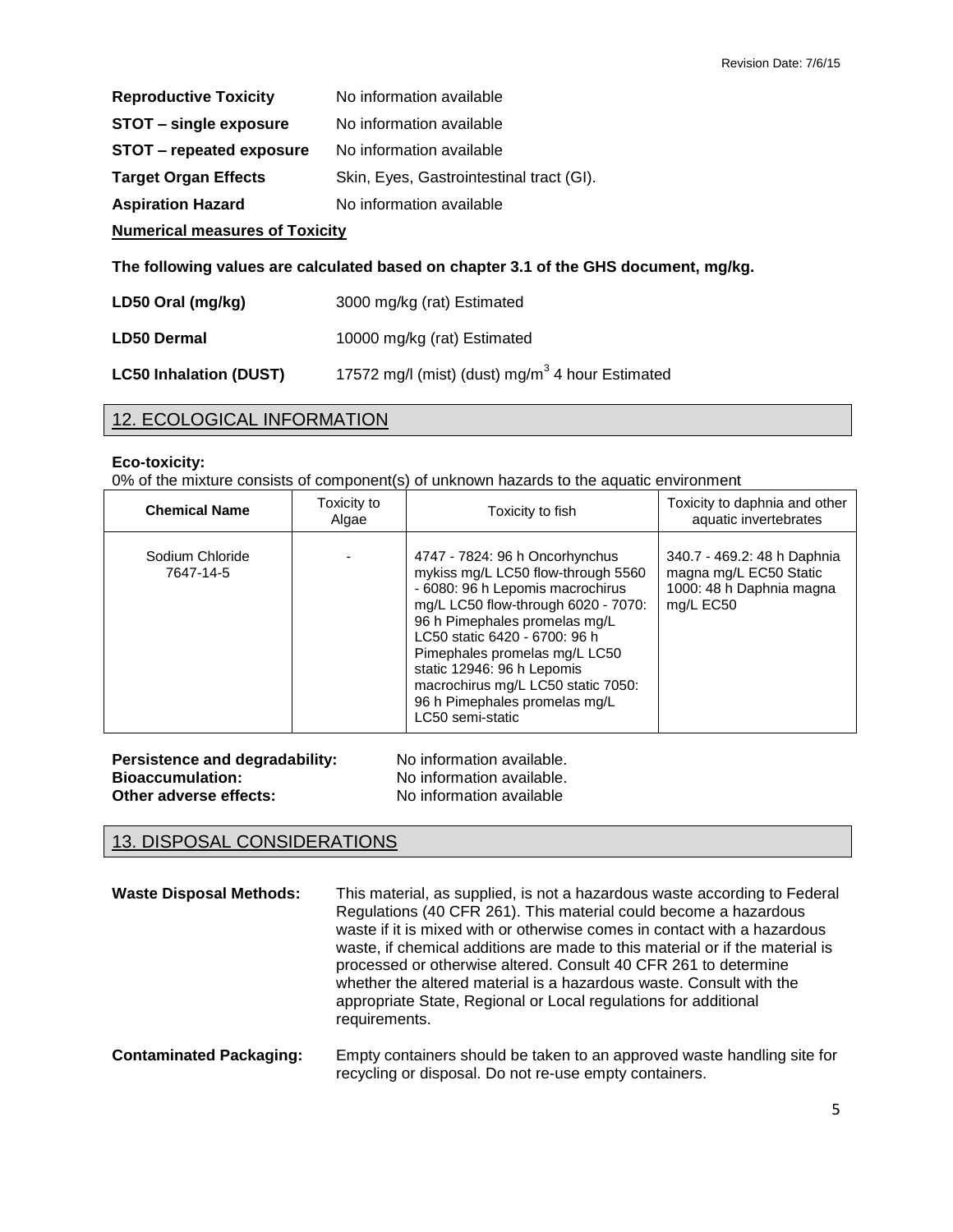## 14. TRANSPORTATION INFORMATION

| HTS/Schedule B Code 2501.00.0000 |
|----------------------------------|
| Not regulated                    |
| Not regulated                    |
| Not regulated                    |
| Not regulated                    |
| Not regulated                    |
| Not regulated                    |
| Not regulated                    |
| Not regulated                    |
| Not regulated                    |
|                                  |

## 15. REGULATORY INFORMATION

#### **International Inventories**

| <b>TSCA</b>          | Complies |
|----------------------|----------|
| <b>DSL/NDSL</b>      | Complies |
| <b>EINECS/ELINCS</b> | Complies |
| <b>ENCS</b>          | Complies |
| <b>IECSC</b>         | Complies |
| <b>KECL</b>          | Complies |
| <b>PICCS</b>         | Complies |
| <b>AICS</b>          | Complies |

#### **Legend:**

**TSCA –** United States Toxic Substances Control Act – Section 8(b) Inventory

**DSL/NDSL** – Canadian Domestic Substances List/Non-Domestic Substances List

**EINECS/ELINCS** - European Inventory of Existing Chemical Substances/European List of Notified Chemical **Substances** 

**ENCS** - Japan Existing and New Chemical Substances

**IECSC** - China Inventory of Existing Chemical Substances

**KECL** - Korean Existing and Evaluated Chemical Substances

**PICCS** - Philippines Inventory of Chemicals and Chemical Substances

**AICS** - Australian Inventory of Chemical Substances

#### **US Federal Regulations**

### **SARA 313**

Section 313 of Title III of the Superfund Amendments and Reauthorization Act of 1986 (SARA). This product does not contain any chemicals which are subject to the reporting requirements of the Act and Title 40 of the Code of Federal Regulations, Part 372.

### **SARA 311/312 Hazard Categories**

| <b>Acute Health Hazard</b>        | Yes |
|-----------------------------------|-----|
| <b>Chronic Health Hazard</b>      | N٥  |
| <b>Fire Hazard</b>                | N٥  |
| Sudden Release of Pressure Hazard | N∩  |
| <b>Reactive Hazard</b>            | N٥  |

## **CWA (Clean Water Act)**

This product does not contain any substances regulated as pollutants pursuant to the Clean Water Act (40 CFR 122.21 and 40 CFR 122.42)